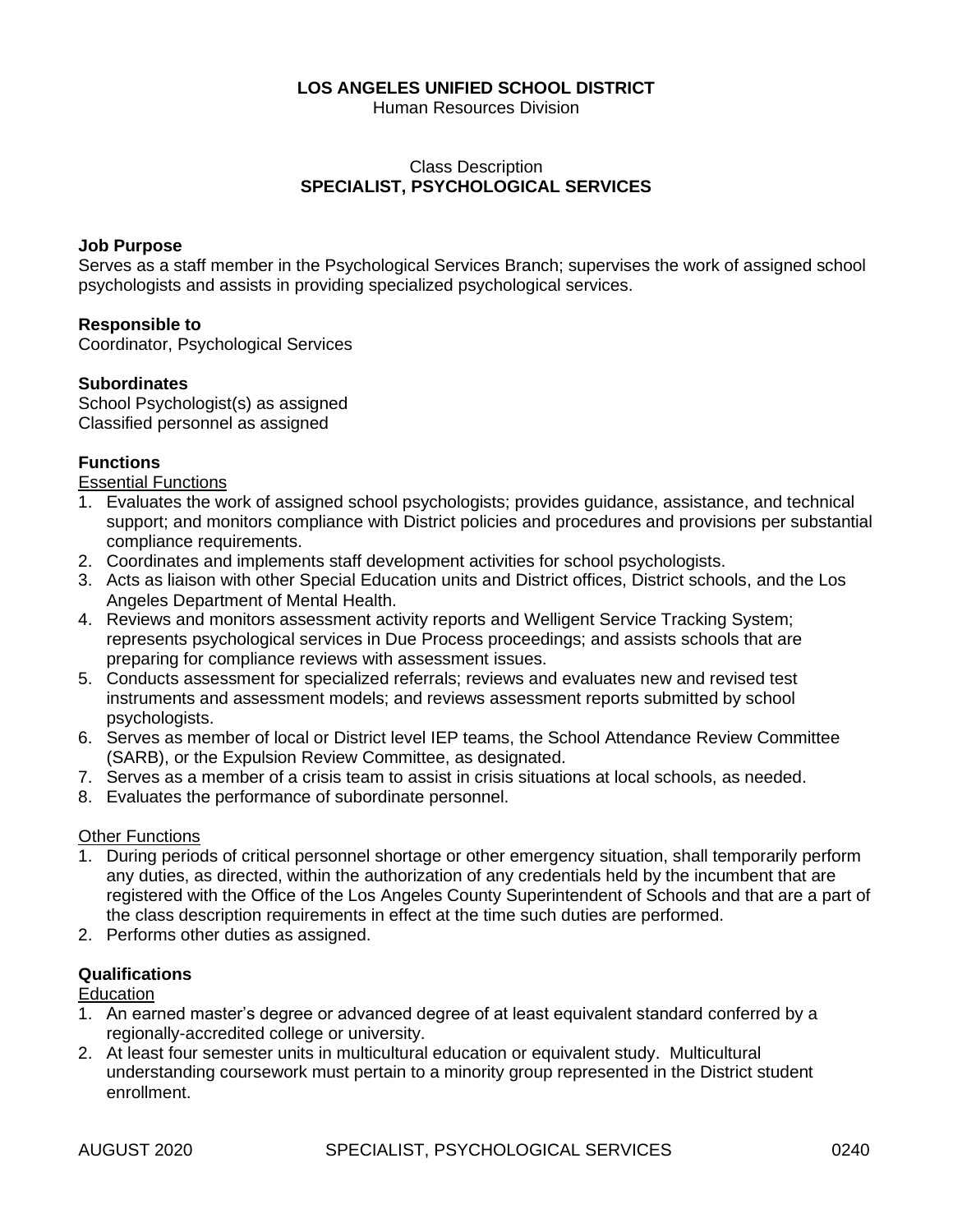3. At least two semester units each (six semester units total), or the equivalent, of coursework in culture, language, and methodology to meet the requirements of the District's Master Plan for English Learners.

*For additional information on Master Plan requirements, refer to the current policy bulletin on "Culture, Language, and Methodology Requirements for Administrators."*

#### **Experience**

At least five school years of successful full-time service in a certificated position(s), no fewer than two years of which must have been in assignments requiring a credential authorizing service as a school psychologist.

*Note: For definitions of years of service, refer to Policy Guide E23.*

## **Credentials**

A California credential or credential combinations from each section authorizing K-12 service must be in force and on file in the Office of the Los Angeles County Superintendent of Schools:

- 1. One of the following credentials:
	- a. General Pupil Personnel Services Credential authorizing service as a school psychologist,
	- b. Service Credential with a specialization in pupil personnel services designating service as a school psychologist, or
	- c. School Psychologist Credential
- 2. Administrative Services Credential.

Knowledge, Skills, Abilities, and Personal Characteristics

- 1. Knowledge of the fundamental principles and accepted practices of school psychology, including:
	- a. Skill in assessing learning disabilities and adjustment difficulties and planning programs to serve students with exceptional needs;
	- b. Knowledge of uses and limitations of standardized individual and group tests and alternative assessment techniques, including semi-projective devices; and
	- c. Specialized knowledge regarding growth and development, motivation, the learning process, the dynamics of personality, and methods used to help alleviate personal and learning problems.
- 2. Ability to integrate psychological services with the educational program.
- 3. Ability to work effectively with all racial, ethnic, linguistic, disability, and socioeconomic groups.
- 4. Knowledgeable and skilled in individual and group counseling techniques.
- 5. Ability to plan, organize, prioritize, and manage time for self and others.
- 6. Ability to work collaboratively with psychological services staff, school site personnel, and parents.
- 7. Ability to communicate with students, parents, community representatives, colleagues, and District personnel, both individually and as a group.
- 8. Knowledge of District policies and procedures, goals and objectives, organizational structure and functions, and negotiated contracts.
- 9. Knowledge of community health and social service resources.
- 10. Ability to compose and comprehend written communication.
- 11. Knowledge of effective managerial practices and ability to implement them.
- 12. Appropriate interpersonal style and methods to guide individuals and groups toward task accomplishment.
- 13. Ability to observe, evaluate, and utilize subordinates effectively.
- 14. Ability to cope with crisis situations.
- 15. Mobility to traverse all areas of work sites.
- 16. Ability to travel to other sites/locations.